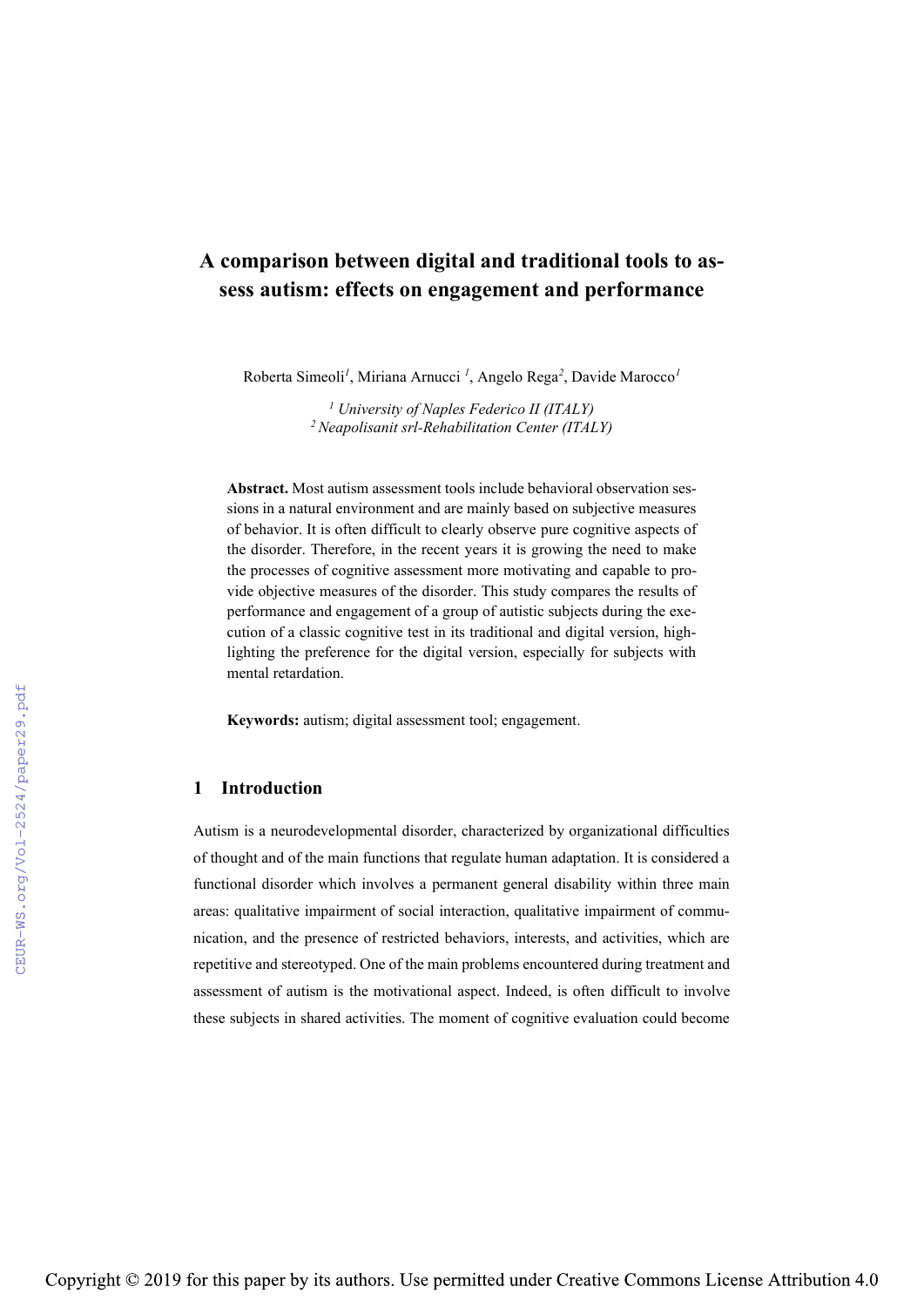very tiring. Moreover, by studying behavior from a merely subjective perspective, referring to purely psychological theories and hypotheses, many fundamental elements that are intrinsically present in natural behaviors do get lost. A "macro-behavior", as the final result of a cognitive task, can be readily identified through conscious observation, but these behaviors are made of elements that can go undetected, as the time effectively spent concentrating on the task. Elements like these can be useful to evaluate engagement levels [1] but they occur too quickly and elude conscious observation. However, contemporary technology enables us to capture these elements with extreme accuracy. Technology allows us to obtain some transparent and objective measures that can bring studies on autism to a higher and more rigorous standard. The use of digital assessment tools can have a great impact on the clinical evaluation processes. Proposing simplified and more easily controlled models of reality, [2] they can be beneficial to obtain results, which can overcome the limits of mere observational evaluation, focusing more on the construct of interest, and being less dependent on environmental variability. Research incorporating technology has consistently demonstrated good effects for the use of computers [3, 4] video [5, 6] mechanical prompting devices [7, 8], and numerous other technologies with children with autism. The next pressing questions about technology based interventions focus primarily on whether the interventions are more efficacious or enjoyable than more traditional, low-tech interventions. The digitization of a neuropsychological test, in addition to the advantage of providing new objective and more accurate measurements, has another advantage that is to increase the subject's motivation to complete the task. Many tests have the main problem of taking a long time for the administration and the main disadvantage of boring the people evaluated. These characteristics inevitably have an effect on the engagement and motivation of the subjects to complete the task. Cleary and Zimmerman (2001) [9] defined motivation as an intention while engagement is an action, motivation is the "will" to learn and engagement is the "skill" of actually performing the tasks involved in learning. The definition of engagement as the quantity and quality of mental resources directed to an object of thought strongly implies that the time spent interacting with a specific object can give us a measure of motivation and commitment dedicated to it. With the aim to investigate which of the two instruments was the most "motivating" for the subjects, we have chosen to measure the "latency" times between one response and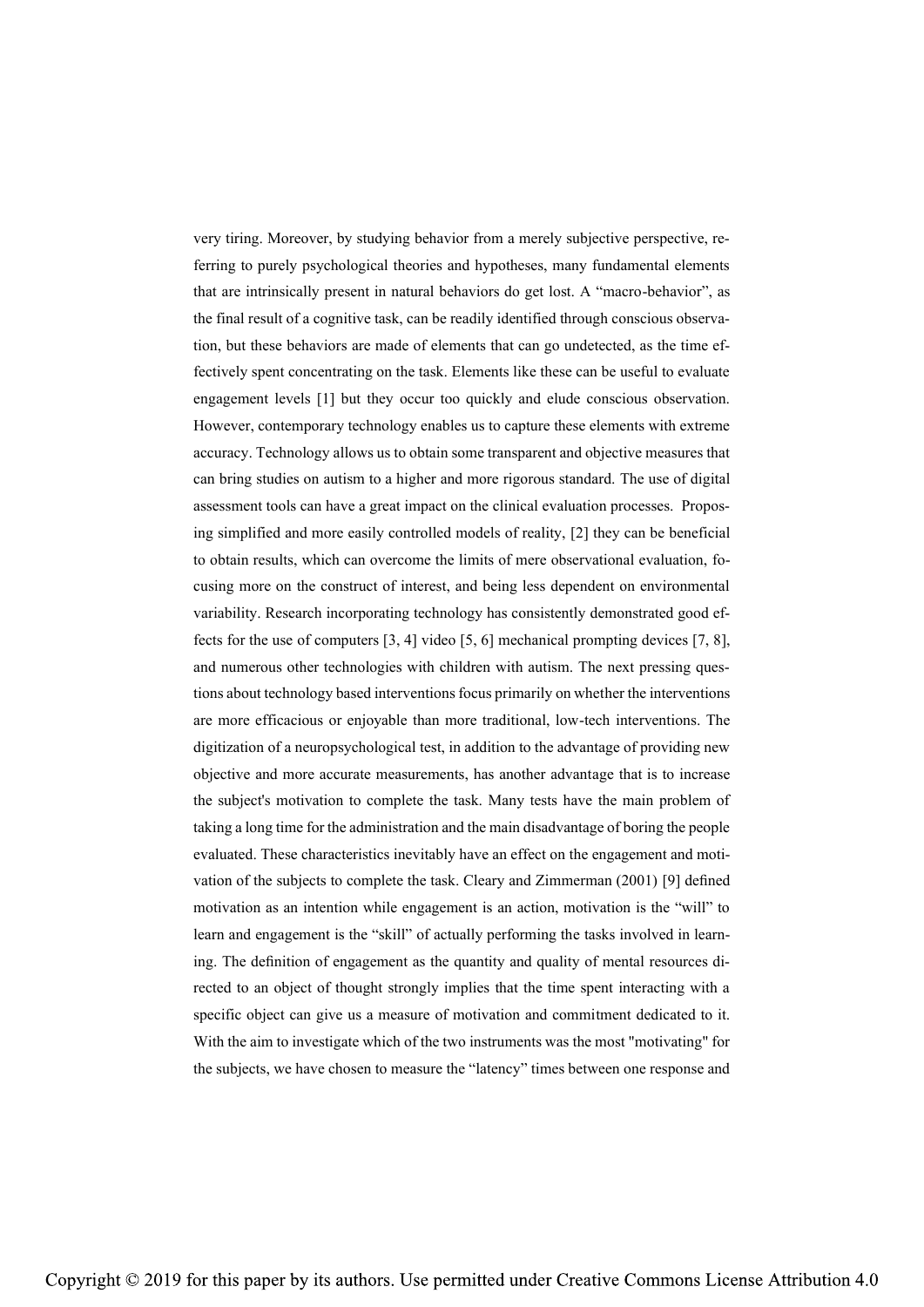the other and the "interaction" times with the test materials. The present study aims to test the possible advantages of the use of a digital version of the Leiter-3 [10], cognitive test widely used in the field of autism for non-verbal evaluation of intellectual and cognitive abilities.

### **2 Methods**

Participants were 30 autistic children aged by 5 to 9, with an average age of 7 years and SD of +/-1,02. The group were composed by 5 females and 25 males. All subjects were diagnosed with autism spectrum disorder by qualified doctors and professionals in the sector who have no affiliation with our laboratory or our research. The ASD subjects follow psychomotor and speech therapy treatment at the Neapolisanit S.R.L. center. The subjects underwent two experimental phases, executed two weeks apart. During the experimental phases the subjects were required to carry out the tasks of the Leiter-3 test in its traditional version and, two weeks later, in a digital version. In order to avoid a possible learning effect, the tests were balanced, so half sample performed the task in its digital version in the first administration, vice versa the second half of the sample. During the administration of the test in its digital version the participants had to carry out the cognitive tasks of the Leiter-3 presented on a tablet screen. A Huawei MediaPad T3 10 tablet has been used for the task. The software was developed in Unity and consists in the presentation of a sequence of scenes taken by the Leiter-3. The user had to select and drag the images to the bottom of the screen and position them on the corresponding image at the top, depending on the task delivery, as shown in Figure 1. Each scene is composed of a maximum of 6 images at the bottom of the screen, which can be moved from one point to another on the screen by dragging, and a maximum of 7 fixed images placed at the top of the screen. We call the images at the top "placeholders" and these are programmed to capture the images moved by the subjects, when they are dropped above them. The placeholders for each task range from a minimum of 1 to a maximum of 7 and include distractor images. All images reproduce geometric figures of different shapes and colors. The task is characterized by a growing difficulty given by the progressive increment in the number of distracting stimuli and the distinctive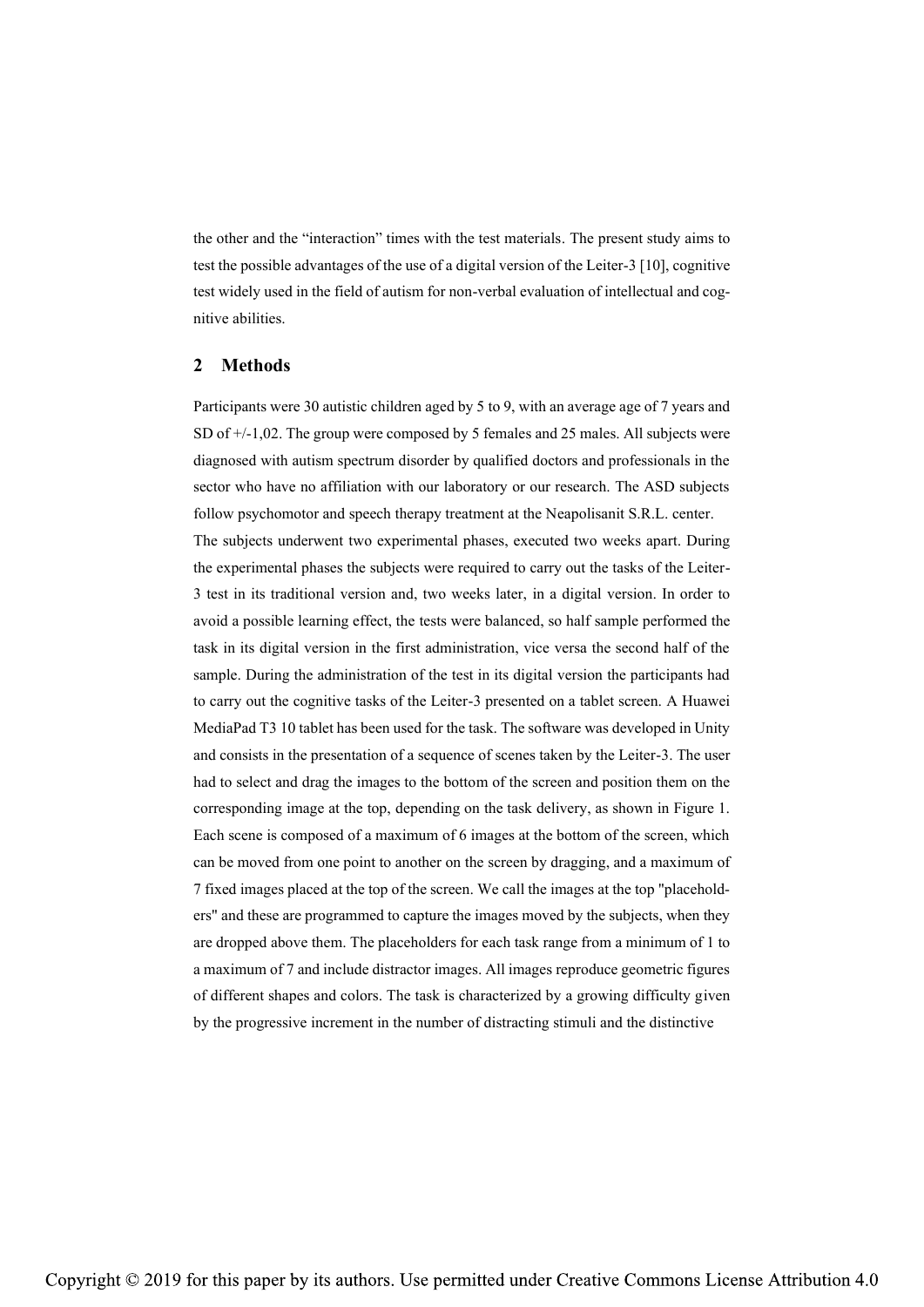details of the images. During the performance, the software recorded the presence of the stimuli and, simultaneously, the movement coordinates resulting from the dragging movement of the images from one point to another of the screen. All data were recorded in real time, each data was associated with its execution time in milliseconds. During the administration of the test in its traditional version, the subjects were required to perform the test according to the standardized procedure of Leiter-3. To measure interaction and latency times, a second experimenter was required to time each user action, using a software that re-proposed the test scenarios. On the tablet screen all the images with which the subject would interact in reality were depicted and a timer was activated by clicking on the selected images. For each item the timer started when all test materials had been correctly placed by the first experimenter and the child was actually ready to begin. The "interaction" time were defined as time starting from the beginning of the manipulation of the test cards until the moment in which the user left the card in the specific box. Latency times, on the other hand, were defined starting from the end of each manipulation up to the beginning of the next one.



*Figure 1. An example of scene reproducing a Leiter-3 classification task.*

# **3 Results**

Repeated measures ANOVA was used to compare performance scores, latency times and interaction times. The performance scores for the two tests were slightly higher during the second administration, with an average score of 86,23 for the digital test and 82,03 for the traditional test, and a p value of 0,64. The non-centrality parameter within the subjects was 3,710. Latency time differences were significantly higher during the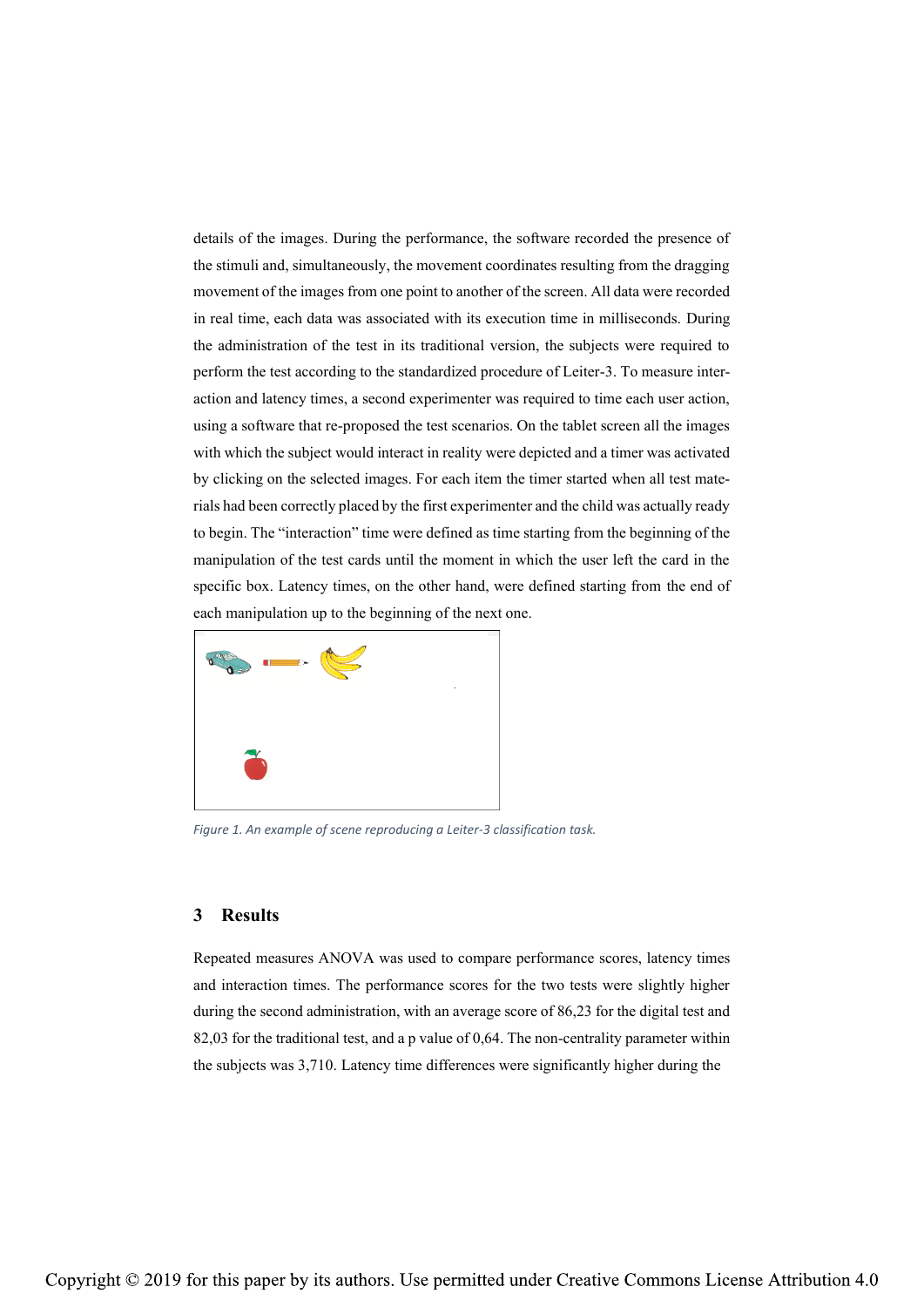traditional test (p value  $\leq 0.001$ ), with an average of 2,65 sec and SD 0,56 in the digital test, while the average test was 3,63 sec. SD 1,25. The interaction times were instead slightly higher, but not significantly (p value 0,57), during the administration of the digital test with an average of 2,9 sec, SD 1,37, against 2,6 sec SD 2,15. A correlation analysis was also conducted between the IQ scores and the differences in scores obtained for the two tests for each subject. The difference between the scores obtained in the digital test minus the scores obtained at the traditional test gave us an index of "best performance" between the tests. Positive values indicated better performance for the digital test, vice versa negative values. This analysis showed the presence of a significative negative correlation between IQ values and the "best performance" index. A second correlation analysis was carried out between the IQ scores and the intra-subject differences between the latency times recorded during the execution of the test in its different proposed versions. Positive values indicated greater latency during the digital test, vice versa negative values. The results indicated the presence of a negative but not significative correlation (p value 0,58) between the IQ variables and latency times.

# **4 Discussion**

The results obtained have highlighted some interesting aspects. Although there were no major differences in terms of performance, the negative correlation between IQ and "best performance" index in the digital test suggests that there may be a tendency to prefer interaction with digital tools rather than traditional ones, especially for the subjects with more serious mental retardation, supported by a greater level of engagement. Defining the engagement as quantity and quality of time that is dedicated to the interaction with an object, we went to measure the "latency" times and the "interaction" times for the two tests, the results showed longer latency times during the traditional test and a tendency to spend more time interacting with the object during the digital test. In fact, during the traditional test administration, children lost concentration more easily between one answer and another, while during digital administration they preferred to start interacting with the tablet even before to have identified the correct an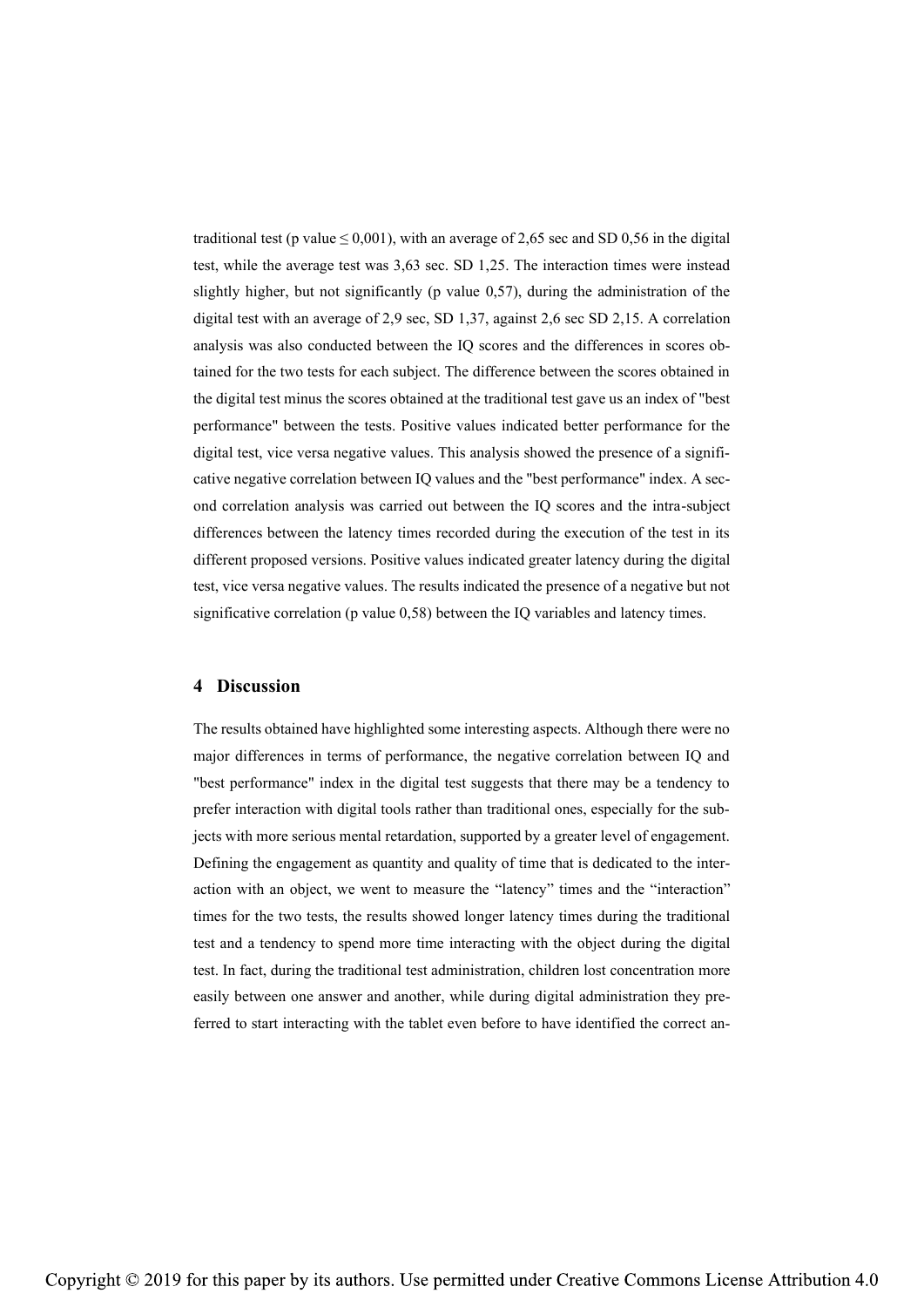swer. In any case, this behavior has not significantly affected performance, but has affected the total time taken by the subjects to carry out the tasks. Instead, the total administration time is greatly reduced during the digital version, because of the time required for the preparation of all materials in the traditional version. Furthermore, if latency is really an index of engagement and the performance results of subjects with lower IQs are really explained by higher levels of engagement it will also be true that there is a correlation between these two factors, our results of the have shown that there is a correlation that goes in the direction we proposed.

# **5 Conclusion**

The present study had the aim of verifying the advantages of using a tool for assessing cognitive abilities in a digital version on a sample of subjects with autism. The results confirmed the hypothesis that the use of digital tools for the evaluation of autism can have a positive impact on the rapidity of administration and also on motivation and engagement, especially in subjects with more severe mental retardation, which are also the most difficult to evaluate in everyday clinical practice. An interesting future purpose could be to identify new objective measures that can be considered an index of engagement, for instance inserting an eye tracking device, that can reveal eye movement and focus attention which can be all considered constituent elements of the engagement construct [1].

#### **References**

- 1 Brian W. Miller (2015) Using Reading Times and Eye-Movements to Measure Cognitive Engagement, Educational Psychologist, 50:1, 31-42, DOI: 10.1080/00461520.2015.1004068
- 2 Ponticorvo, M., Di Fuccio, R., Ferrara, F., Rega, A., Miglino, Multisensory educational materials: Five senses to learn(2019) Advances in Intelligent Systems and Computing, 804, pp. 45-52.